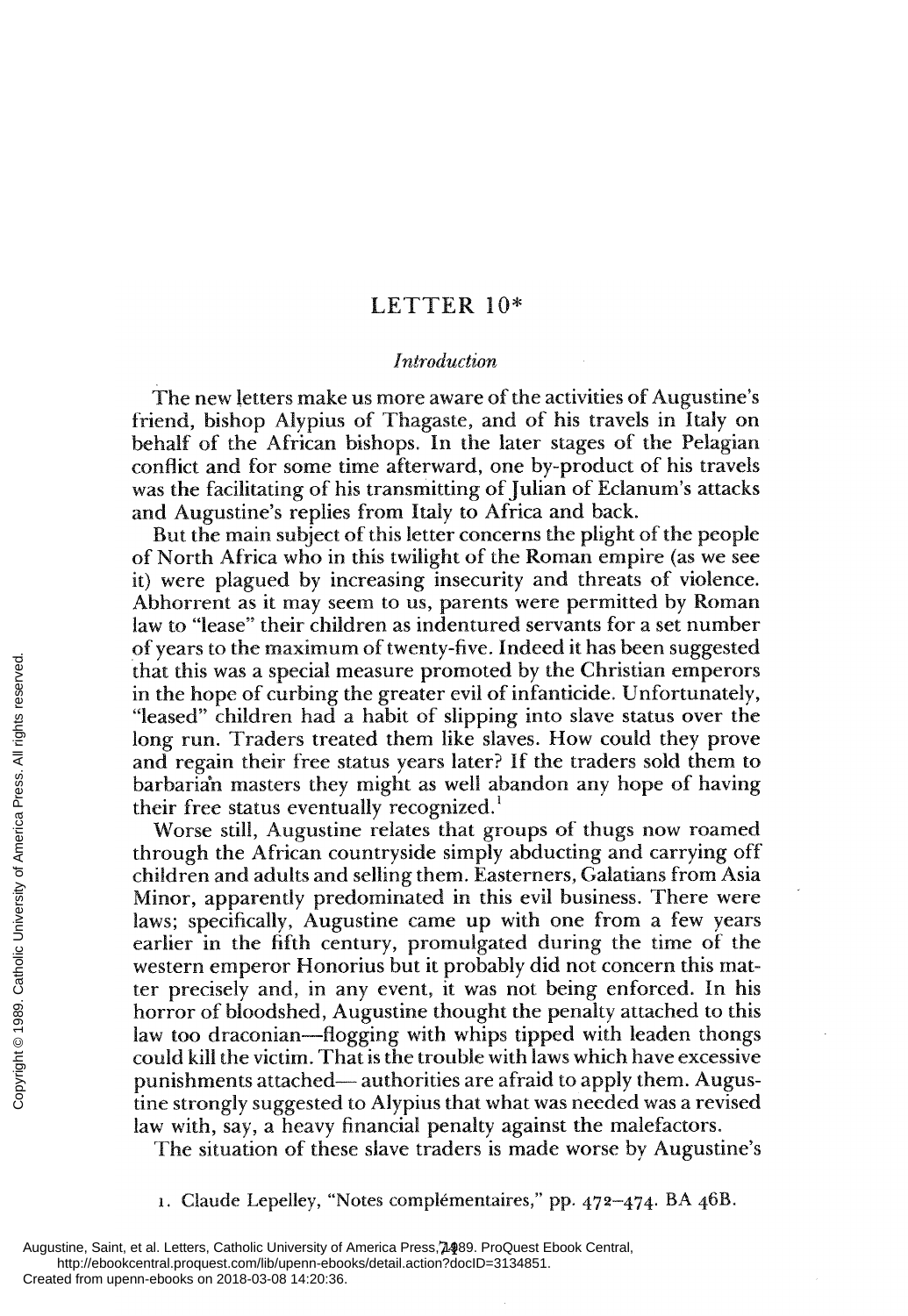## LETTERS 75

mention of what even ordinary people were doing in Hippo. One woman lured other women from the area of Mount Giddaba under the pretext of buying wood from them, took them captive and sold them. A farmer sold his wife. Even one of his own monks was nearly carried off. This dark picture is relieved by one very unusual bright spot. When one of these slave ships docked at Hippo, some of Augustine's parishioners raided both the ship and the prison where some of the unfortunate victims were being held before being made to board the ship. One hundred and twenty were freed. Perhaps in view of the uncertain legality of such an action, Augustine made a point of stressing that this happened when he was away. But the incident points up the fact that the reason for his writing this memorandum to Alypius was not just the problem in general but the immediate potential danger to Christians in Hippo that those who had taken part in the raid and who were now sheltering those liberated might themselves be threatened by legal action by the government. Augustine stressed that the slavers had friends in high places who protected them and might now try to help them get their "merchandise" back.

This incident in Hippo was very unusual. It is almost always held that Christian antiquity simply took slavery for granted as a social institution. While it might be possible to lighten the burden of the slaves, there was to be no abolitionist movement among the fathers of the Church. Indeed some have suggested that Christianity made the fate of slaves worse by stressing the need for slaves who were Christians to be good and exemplary slaves, obedient to their masters. Even here Augustine is not so much attacking slavery in itself but the reduction of men, women and children, who were supposed to be free, to the *de facto* state of being slaves. Whatever the bright spots, the general picture is a sombre one of increasing violence and insecurity, of late antiquity as a new age of iron.<sup>2</sup> Exerces the model of the Church. Indeed<br>
the fate of slaves word Christians to be good a<br>
Even here Augustine in<br>
reduction of men, word free, to the *de facto* state<br>
the general picture is a<br>
tilty, of late antiquity an

#### *Date*

Commentators place the date of the letter in the early years of the episcopate of Pope Celestine, i.e. late 422 or 423, though Berrouard places it in 428.

Augustine: A memorandum to our holy brother Alypius:

HILE OUR HOLY BROTHERS and fellow bishops were returning, although I did not see them, I was alerted by their letters that if I wanted to write something to your

2. On slavery and the Church, see further Gervase Corcoran, *St. Augustine on Sla'(!ery,* Studia Ephemeridis, "Augustinianum," 22 (Roma: Augustinianum, 1985); Gaudemet, pp. 664-667; Michel Humbert, *Colloq,* pp. 189-2°4; Jean Augustine, Saint, et al. Letters, Catholic University of America Press, 1989. ProQuest Ebook Central,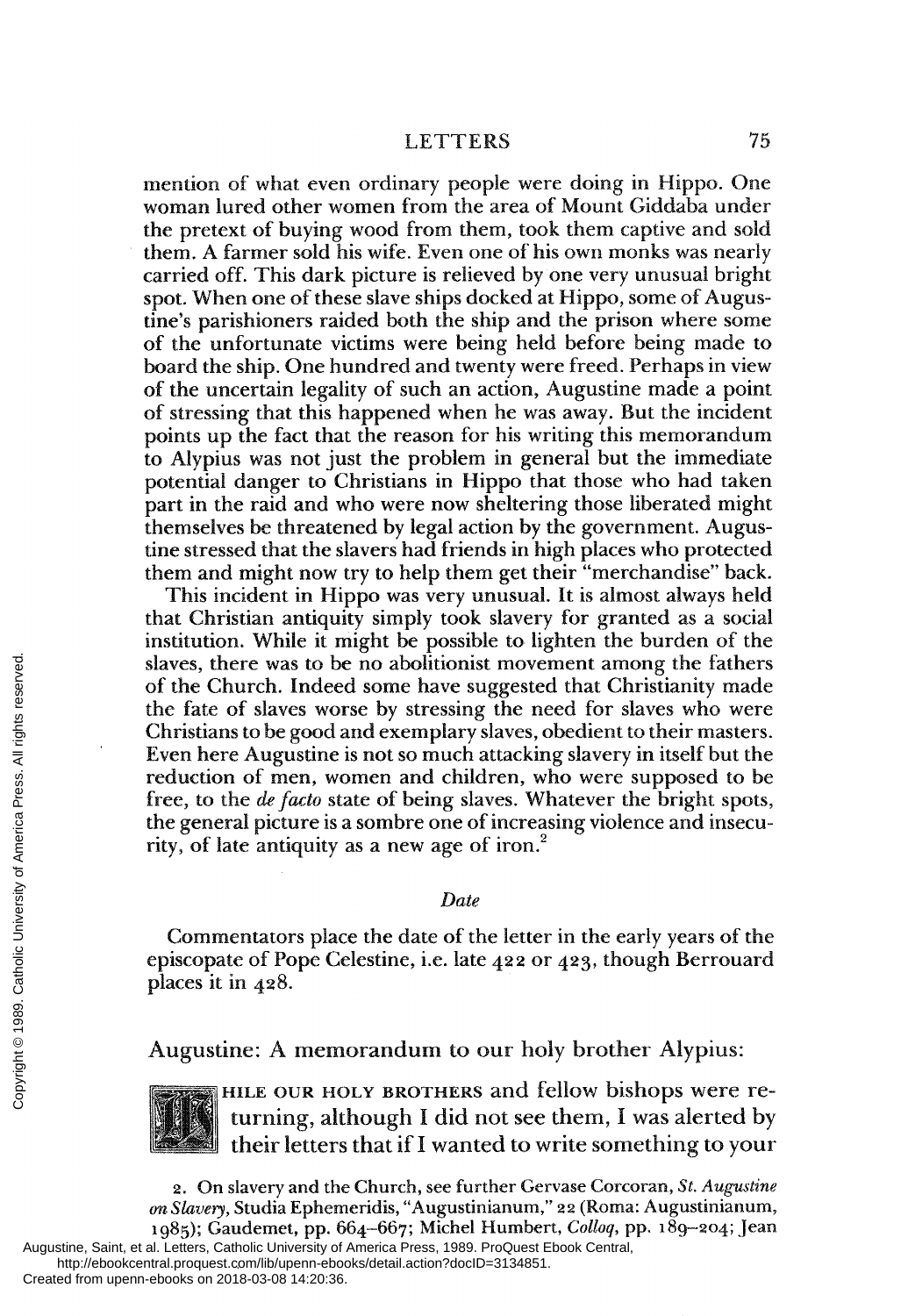Holiness, I should send it to Carthage. So I have dictated these lines with which I greet you. For some time now, ever since your letter spoke about your return, I have hoped to see you. I wrote to you that I had received your memorandum, together with the books of Julian and Celestius<sup>3</sup> which you sent with our son the deacon Commilito.<sup>4</sup> Further, I was greatly surprised that you had not taken the trouble to tell me anything about the disciplining of Turbantius,<sup>5</sup> to whom Julian wrote the four books. I heard from a man, whom I cannot believe was lying, that with sufficiently humble confession he had condemned the very same heresy and was received into Catholic communion by Pope Celestine. Moreover, when you wrote to me, I could have guessed that you had forgotten about it. Although I had written these things, still I wanted to remind you now, lest perchance your Holiness receive this before you received what I wrote earlier. In the meantime, looking through our records, I found a copy of a memorandum which you had made for your own benefit, when you were first sent to the court by a council. Rereading it I saw that there were many important matters you were not able to take care of then and, leaving out certain things which either have already been done or did not seem to be very pressing, I thought I should write just in case they could be taken care of now. Example from the control of the control of the control of the control of the control of thought  $I$  should write as those in Africa who a gones), that they seen human population a gones), that they seen human population a

(2) Then there is another matter. There are so many of those in Africa who are commonly called "slave dealers" (man*ganes),* that they seem to be draining Africa of much of its human population and transferring their "merchandise" to

http://ebookcentral.proquest.com/lib/upenn-ebooks/detail.action?docID=3134851.

Rouge, *Colloq,* pp. 177-188; G. de Ste. Croix, "Early Christian Attitudes to Property and Slavery" in *Studies in Church History,* cd. Derek Baker, vol. 12, "Church, Society and Politics," pp. 1-38 (Oxford: Blackwell, 1975).

<sup>3.</sup> On Julian of Edanum and Celestius, see *ep.* 6\*. While Celestius was closely linked to Pelagius in the first part of the Pelagian controversy, Pelagius disappears after the Roman condemnation. It is less common to find Celestius' name linked with that of Julian.<br>4. Deacon, otherwise unknown.

<sup>5.</sup> An Italian bishop who had initially sided with Julian in rejecting Pope Zosimus' anti-Pelagian *epistola tractoria* of 418. Julian's reaction in four books to the first book of Augustine's *De nuptiis et concupiscentia* was addressed *Ad Turbantium*. This letter mentions that Turbantius had since been reconciled to the Church.

Augustine, Saint, et al. Letters, Catholic University of America Press, 1989. ProQuest Ebook Central,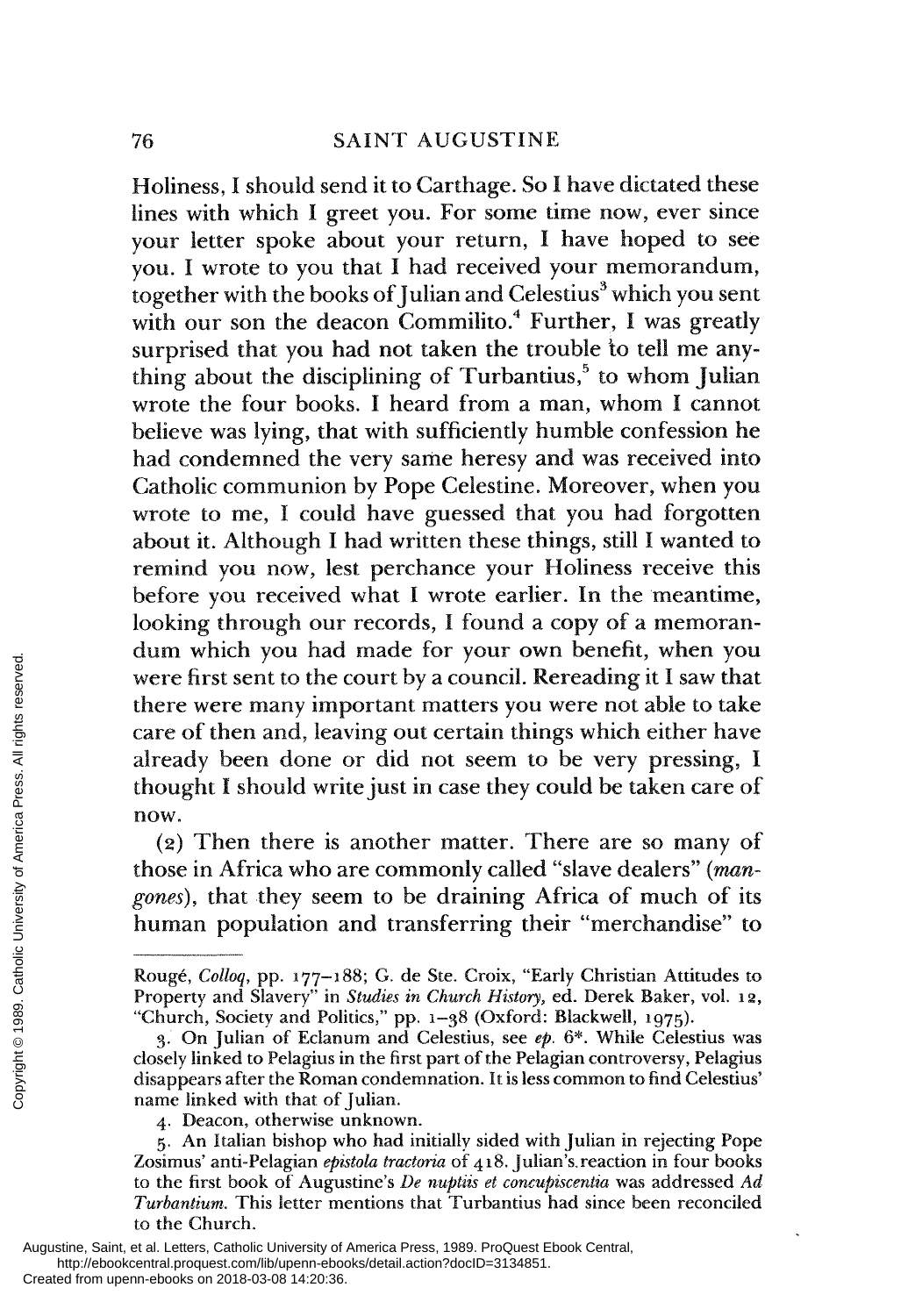# LETTERS 77

the provinces across the sea. Almost all of these are free persons. Only a few are found to have been sold by their parents and these people buy them, not as Roman laws permits, as indentured servants for a period of twenty-five years, but in fact they buy them as slaves and sell them across the sea as slaves. True slaves are sold by their masters only rarely. Now from this bunch of merchants has grown up a multitude of pillaging and corrupting "dealers" so that in herds, shouting, in frightening military or barbarian attire they invade sparsely populated and remote rural areas and they violently carry off those whom they would sell to these merchants.

(3) I omit what rumor has most recently proclaimed, that in a certain small village, in an incursion of this sort, men were killed and the women and children were carried off to be sold; but where this happened, if indeed it happened at all, has not been made dear. Once when I was with some of those who had been freed from their wretched captivity by our church, I asked one young girl how she had come to be sold to the slave dealer. She said she had been taken from her parents' home. Then I asked whether she had been at home alone at the time; she said that it was done in the presence of her parents and brothers. One of her brothers who came to get her had been present and, because she was little, he revealed to us how it had been done. He said that thugs like these break in at night. The more they are able to conceal themselves, the less likely the victims are to resist; since they think they are a barbarian band. But if there were not traders such as these, things like this would not be done. I don't in the least believe that this evil that goes on in Africa is entirely unknown where you are. It was infinitely less serious earlier when the emperor Honorius sent a decree to the prefect Hadrian,<sup>6</sup> repressing . traffic of this sort, sentencing such wicked "businessmen" to be flogged with leaden thongs, proscribed, and sent into perpetual exile. Nor does this law speak of those who sell free persons who have been lured and kidnapped, because they are almost the only ones who did this, but more generally Example and the time; she said parents and brothe<br>
the time; she said<br>
parents and brothe<br>
her had been preserved.<br>
in at night. The mo<br>
less likely the victim<br>
barbarian band. Bu<br>
things like this wou<br>
that this evil tha

6. Praetorian prefect of Italy, IIlyricum and Africa between 401 and 405 and again in 413-414. PLRE, "Hadrianus 2."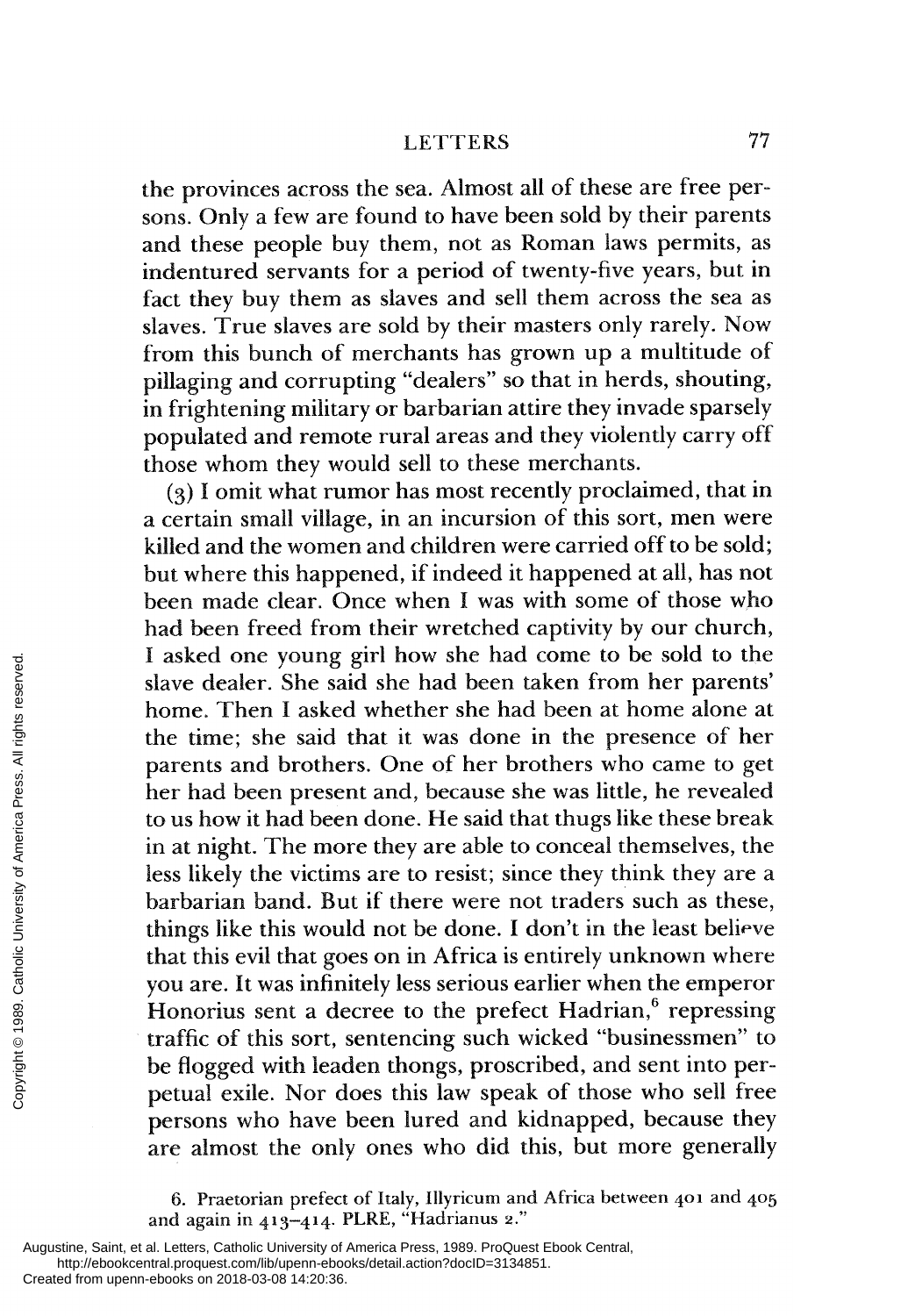about all who transport families to provinces across the sea to be sold. It orders that these slaves be turned over to the tax collectors, something which would not be said at all about free persons.

(4) I have attached a copy of this law to this memorandum although the text can perhaps be found more easily in Rome; for it is useful and can be invoked to cure this scourge. We have begun to make use of it as much as is necessary to free people, but not to bring terrible penalties down upon these traders because of whom such numerous and terrible crimes are perpetrated. For we wish to constrain those whom we can by invoking this law, but we do not wish to punish; in fact, we are afraid lest others bring these men exposed by us, however detestable and worthy of condemnation they are, to the punishments required by law. Hence I am writing these things to your blessedness in order that all of this, if possible, be done in such a way by the most pious and Christian rulers that these traders not come in danger of the penalty which has been prescribed in this law, and especially not the flogging with lead which easily brings about the man's death, on those occasions when men are freed from them through the Church. And it is necessary in order to constrain these same people that this law be promulgated, lest we, being afraid of the consequences, hold back, and unfortunate free persons continue to be carried off into perpetual servitude. Now, if we do nothing for them, who can easily be found (if he have some authority in the coastal areas) who does not sell them more advantageously for the cruellest sea voyages, rather than take even one of these unfortunates off a ship, or even not allow them to be put on such a ship in the first place, out of Christian or human compassion? Example the compassion?<br>
Created from upen-ebooks contact of Created from upen-ebooks on 2018-03-08 14:20:36. Created from upen-ebooks on 2018-03-08 14:20:36. Created from upen-ebooks on 2018-03-08 14:20:36. Created from

(5) Whatever authorities or offices have responsibility for this law, or for whatever law may be made on this matter, it is up to them to see to it that it is enforced in order that Africa will cease being emptied of its native inhabitants and that in large groups, like a never ending stream, a great multitude of people of both sexes will no longer lose their freedom in a form of captivity worse than that experienced among the barbarians. Many are bought back from the barbarians but,

Augustine, Saint, et al. Letters, Catholic University of America Press, 1989. ProQuest Ebook Central, http://ebookcentral.proquest.com/lib/upenn-ebooks/detail.action?docID=3134851.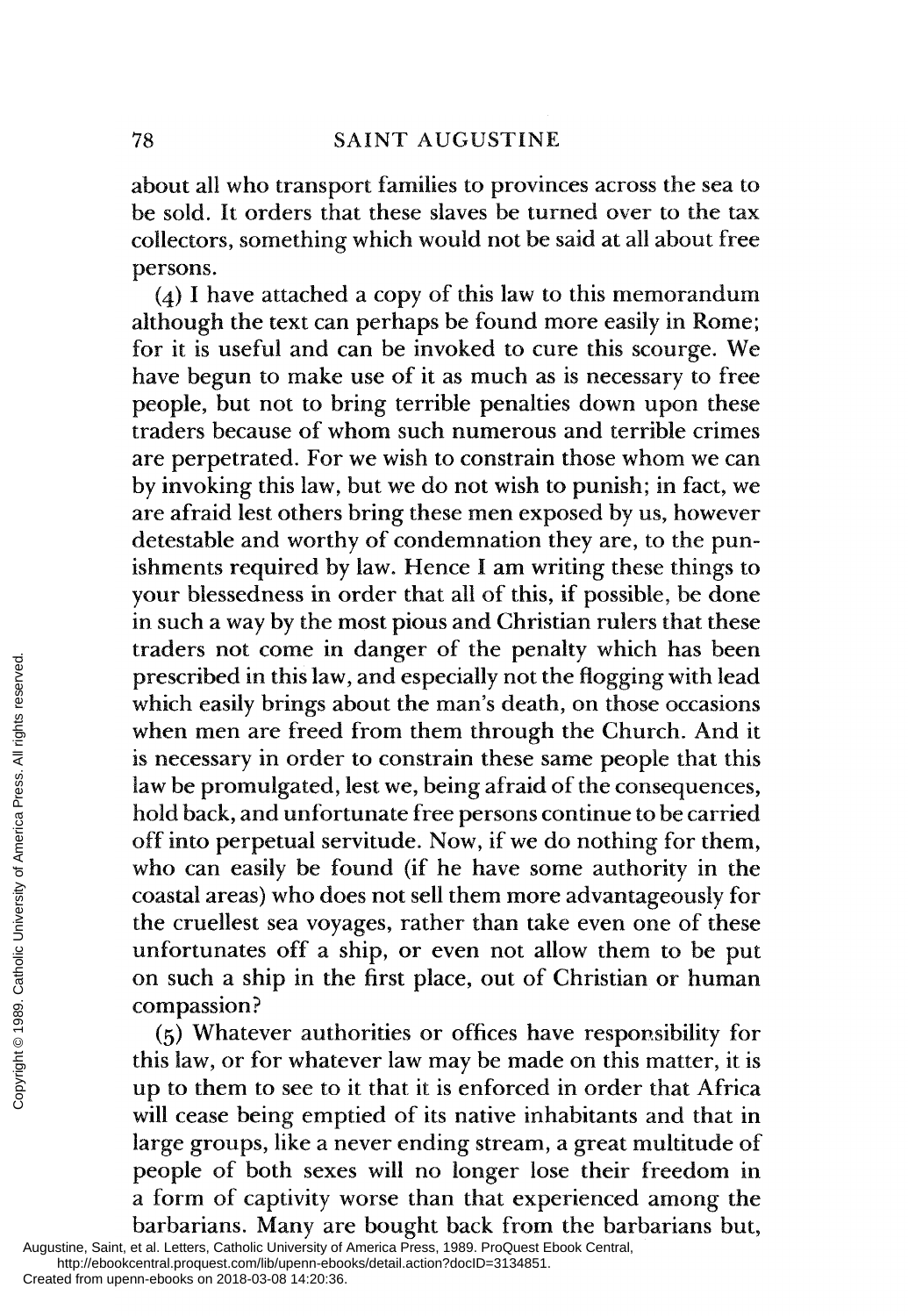## LETTERS 79

transported to provinces across the sea, these have scant possibilitv of such a form of rescue. The barbarians are resisted when the Roman army is in good condition for fear that Romans will be held in barbarian captivity. But who resists these traders who are found everywhere, who traffick, not in animals but in human beings, not in barbarians but in Romans from the provinces? Who resists when these people everywhere and from every side, carried off by violence and ensnared by deception, are led away into the hands of those who bid for them? Who will resist in the name of Roman freedom-I shall not say, the common freedom but their very own?

(6) No one can state satisfactorily how many fall into this same nefarious business because of the incredible blindness of greed and some kind of infection by this disease. Who would believe, for instance, that there is a woman among us here in Hippo who, as a matter of course, lures women from Gidda<sup>7</sup> under the pretext of buying wood and then confines, beats and sells them? Who would believe that one of the church's tenant farmers, apparently a good man, would sell his wife, the mother of his sons, not because of any fault on her part, but stirred solely by this feverish pestilence? A young man, scarcely twenty, an intelligent fellow, who kept the accounts for our monastery, was led astray and sold; only with the greatest difficulty was the church able to procure his freedom.

(7) Even if I wished to list all the crimes-just the ones we have had contact with-it would not be possible to do so. Listen to this one case, from which you can get some idea of what is going on all over Africa, and especially in the coastal areas. Hardly four months before I write, and from all areas, but especially from Numidia, people were being brought by Galatian merchants-these are especially avid and throw themselves into this type of business-for transportation from the shores of Hippo. There was not lacking a faithful Christian who, knowing our custom in missions of mercy of this kind, made this known to the church. Immediately, partially from the ship in which they had already heen loaded, partially from the spot where they had been hidden prior to boarding. about Expecting the mother of his statement farmers, apptitude mother of his statement farmers, apptitude of the mother of his statement of the statement of the statement of the statement of the statement of the statement of the

Augustine, Saint, et al. Letters, Catholic University of America Press, 1989. ProQuest Ebook Central, http://ebookcentral.proquest.com/lib/upenn-ebooks/detail.action?docID=3134851.

<sup>7.</sup> Lepelley, SA 46, p. 471f.. note K.